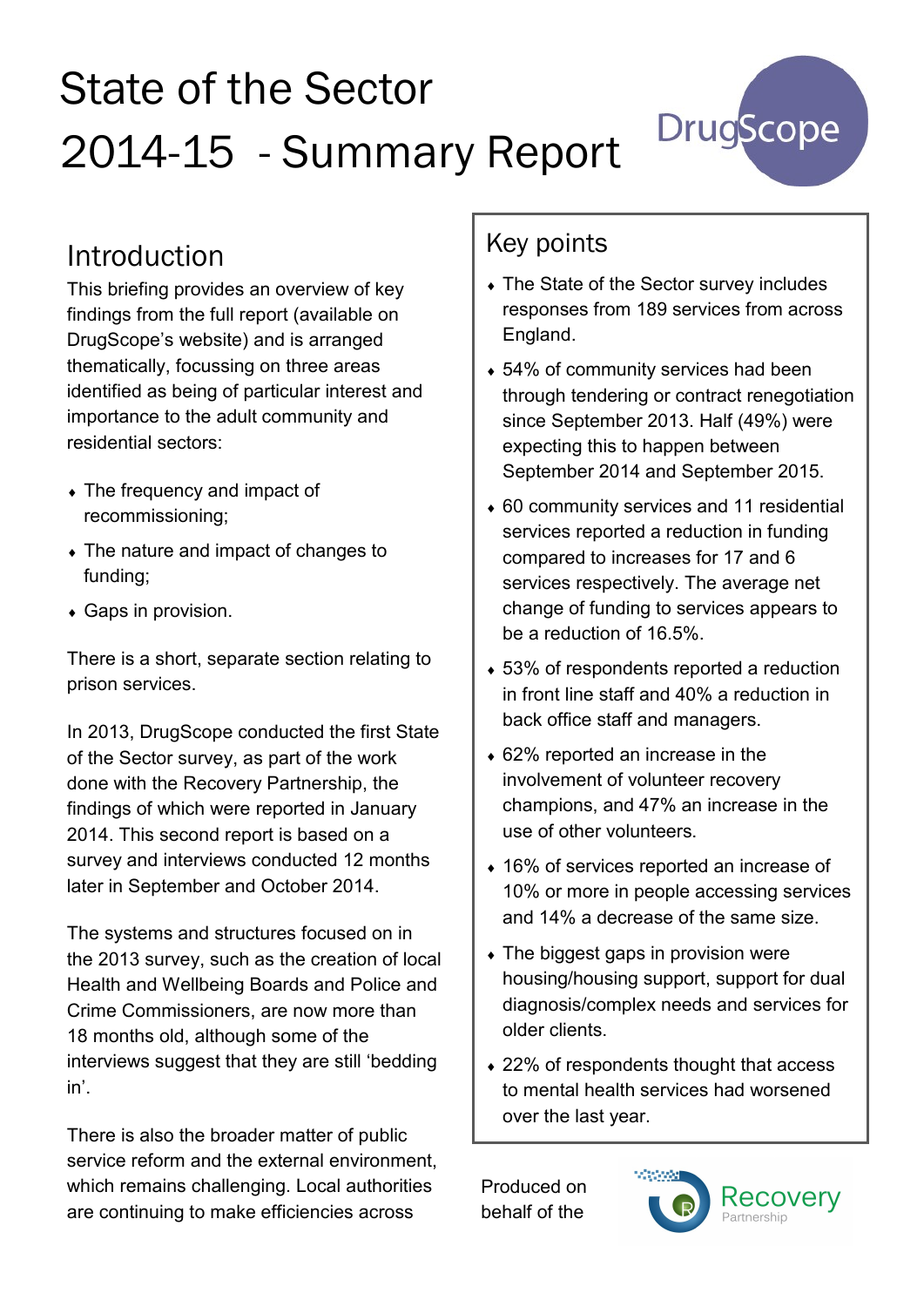the full range of services they offer. Councils are part way through a process of reductions of funding that will ultimately lead to a reduction in overall funding of around 25% by 2015-16.

The drug and alcohol budget sits within the broader ring-fenced public health allocation, although without separate protection in this period. This year's survey continues to show that local decision makers are reordering their priorities for public health. And, like last year, the majority of respondents have been through or are about to go through recommissioning or, more rarely, contract renegotiation.

With a sizeable proportion of local authority resources (and around 29% of local authority public health budgets) effectively reserved for mandated or prescribed services, it seems likely that all nonmandated services are potentially vulnerable, including drug and alcohol treatment.

The survey reinforces the understanding that the drug and alcohol sector does not work in isolation and that other services face their own distinct challenges. As a member of the Making Every Adult Matter (MEAM) coalition, DrugScope has an understanding of the way that key partner sectors are being affected by the changing environment and how they in turn are adapting and responding.

#### Methodology

State of the Sector 2014-15 is based on three components: a large online survey using a convenience sample; a series of anonymised interviews with service managers and attributed interviews with the Chief Executives of Arch Initiatives,

Broadway Lodge, KCA, London Friend and RAPt.

168 respondents completed or mostly completed the community and residential questionnaire with a further 21 responses from prison services.

Amongst the community and residential responses 19% were residential services, 77% community services with the remainder being a mixture of mutual aid and other services. 24% were NHS services, 62% provided by charities, with the remainder from elsewhere in the public sector, the private sector, social enterprises and partnerships between sectors. Around a quarter participated in State of the Sector 2013.

### The commissioning cycle

There was a consensus that commissioning and testing the market has a place in ensuring effective and affordable drug and alcohol treatment. However, many respondents were concerned that, although difficult to quantify, rapid commissioning cycles had a harmful and disruptive effect on service provision.

As in 2013, a majority of participating services had been through contract negotiation (12%) or competitive tendering (42%) in the preceding 12 months,

"Commissioners are in, if anything, a more difficult process of change than providers. They're expected to work in different and new ways within different, new organisations with reduced budgets, which is to my mind a virtually impossible task."

Ryan Campbell, KCA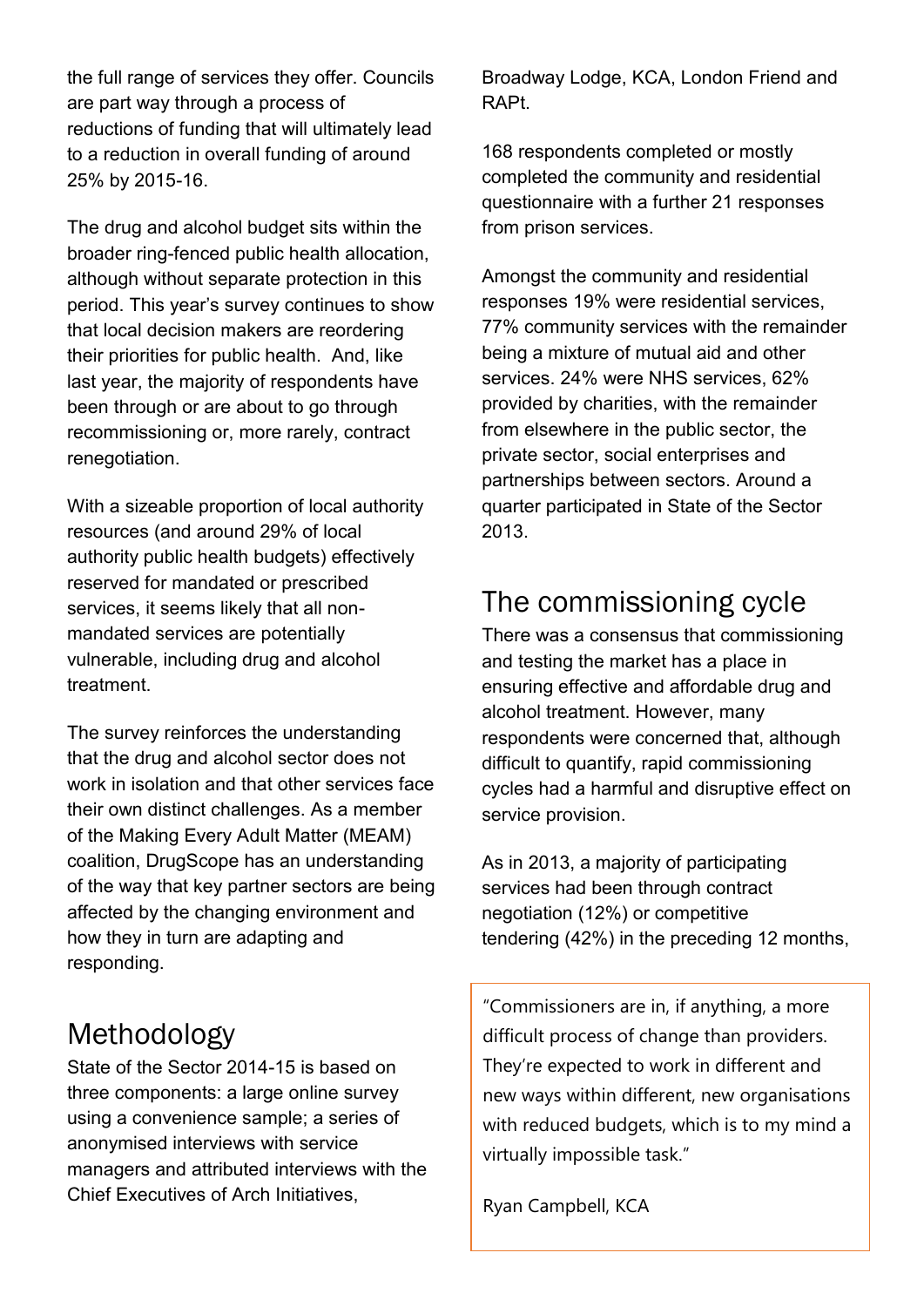

with more (49%) expecting to go through one or other process in the following 12 months.

Respondents and interviewees expressed a number of concerns about this process, which can broadly be categorised in the following ways.

**Disruption to services.** Many respondents emphasised the destabilising and demotivating effect of uncertainty about jobs, employers and in some cases the future of entire services. Respondents were keen to emphasise that their concern was related to the potential impact on their workforce and the potential implications for service provision and clients.

**Provider diversity.** Several respondents acknowledged the need to make economies but cautioned that one of the consequences of an increased emphasis on cost could be reduced provider diversity. Small and medium-sized organisations were felt to be particularly disadvantaged in this process, while the residential sector faces distinct and complex challenges of its own.

**New systems, new challenges.** Many respondents saw the value in testing the market and acknowledged the contribution commissioners make to an effective and successful treatment system. There was a desire to see more support offered to commissioners, who may themselves have



taken on new roles, potentially within a new setting. Several expressed the hope that future commissioning can lead to closer partnership working between sectors and more seamless services to individuals, even in the face of a challenging climate.

#### Funding for the sector

The funding picture seems increasingly clear. While there are clear limits to what can be inferred from the findings of our survey, service manager and chief executive interviews give cause to believe that over the period 2014 to 2016, substantial disinvestment is expected and being planned for, although this will vary from place to place. We identified an average net reduction of 16.5% in funding to services, this masks what appears to be considerable volatility, with many respondents reporting substantial increases or decreases.

Some of the chief executives interviewed acknowledged that the sector has been relatively well funded over the last decade and has enjoyed a considerable degree of budgetary protection in more recent years.

"There has been a decrease in staffing at all levels with an expectation that volunteers and peer mentors will compensate."

Service manager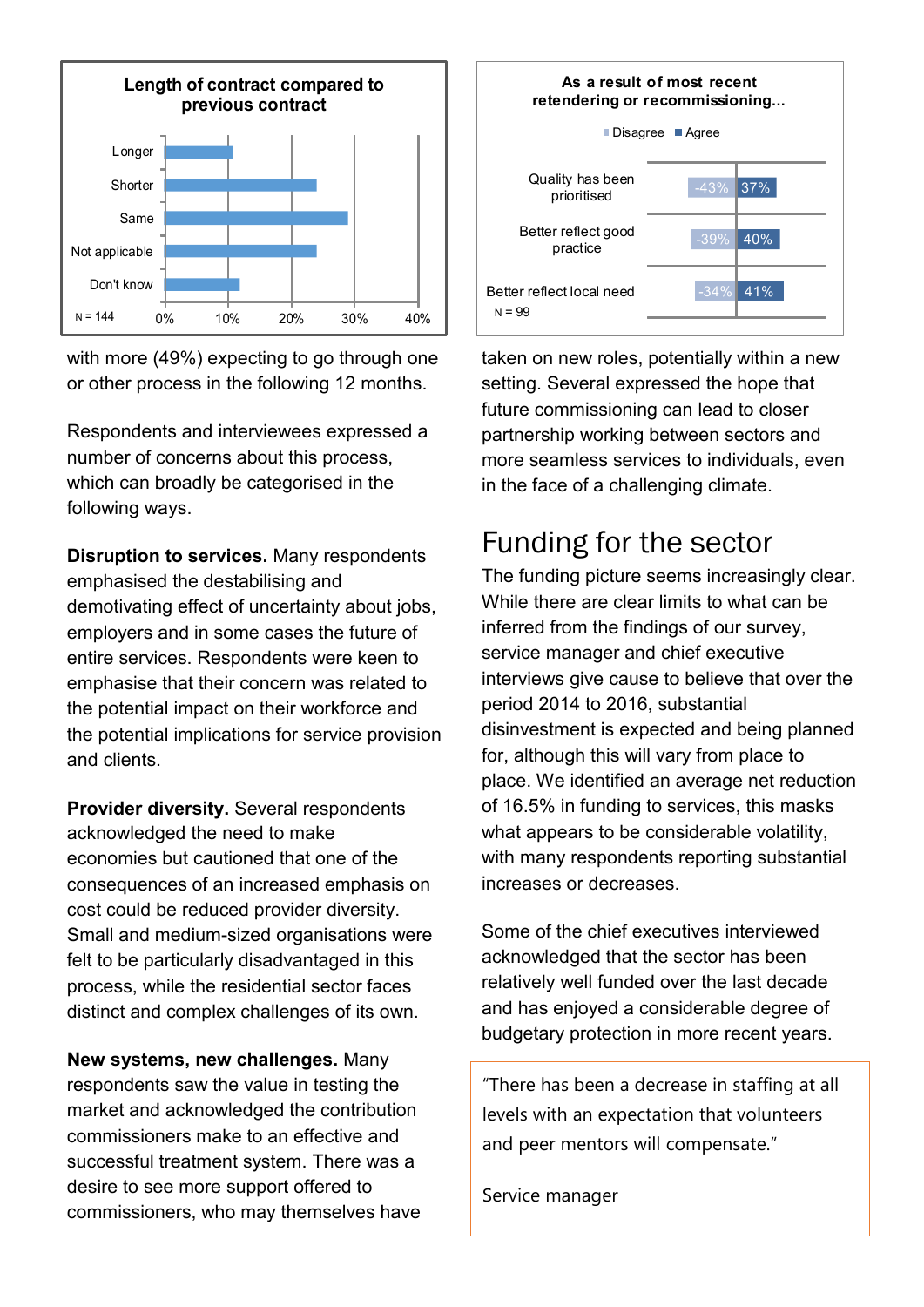

That this period may be drawing to a close has not come as a surprise to them or to others, but it raises questions of how England's world class treatment system can be maintained.

Some answers to this question may lie in the survey responses and interviews; respondents indicated eagerness to innovate, to make efficiencies and to forge new partnerships. Respondents also indicated an enthusiasm to market their services – commercially to commissioners, but also to new clients, people they may otherwise not have reached. Chief executives in particular acknowledged the need to take a whole person approach based around social inclusion and recovery capital, while emphasising that specialist treatment for substance misuse and dependency has a distinct place that must be maintained.

Again, the residential sector may face a separate set of challenges relating to the way it is funded and places purchased. The possibility of block loss of capacity – where many services become financially unviable simultaneously – was raised as a concern, along with the likely difficulties of reinstating that capacity should it be lost.

#### Gaps in provision

Gaps in provision have been highlighted by respondents and interviewees. A minority of these gaps are largely or entirely external to the treatment system and the other services it works with. While people with histories of drug and/or alcohol misuse are likely to be particularly disadvantaged, problems such as access to appropriate, secure and affordable housing and access to paid employment are by no means unique to this cohort. Several respondents and interviewees articulated in some detail the steps they are undertaking to address these gaps.

Whereas the above might be described as external challenges, others are more particular to the sector. Access to mental health treatment and support for complex needs again features very highly, with the 22% of respondents indicating that access has deteriorated over the 12 months to September 2014.



"I still think it's a nightmare trying to join up mental health and addiction. It's down to funding. There's often a complete lack of joined up working between mental health services and rehabs."

Brian Dudley, Broadway Lodge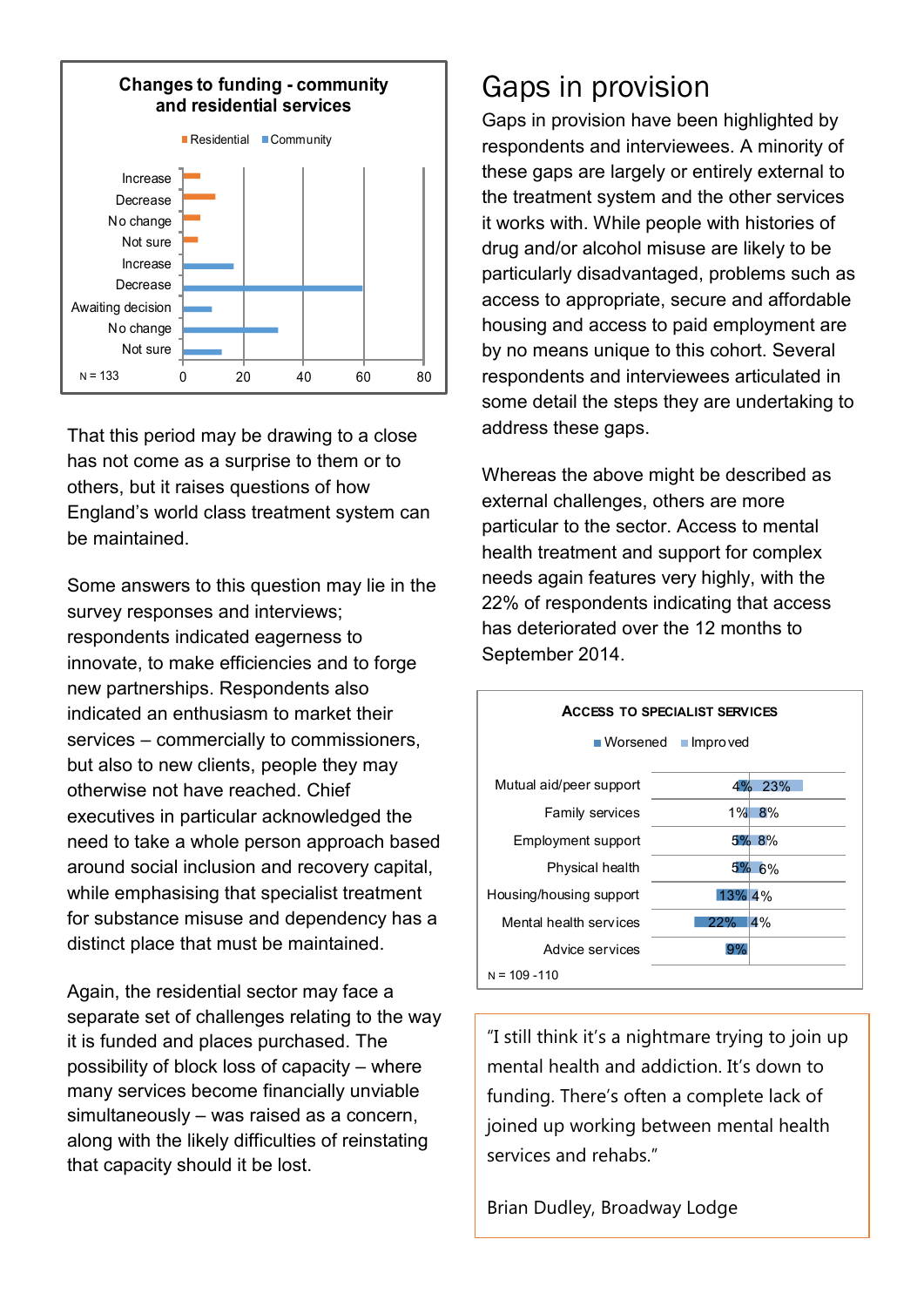"What support is available often suffers from saturation causing threshold problems, which result in only the most severe cases receiving attention, and problems escalating out of control. Even very severe cases are often turned away - particularly noticeable in seeking crisis or respite care for clients with complex needs."

#### Service manager

In addition to the barriers to mental health treatment often reported by agencies working with people with coexisting mental health and substance use problems, respondents suggested that there is a growing gap in provision in the mental health sector. A relatively recent introduction, Improving Access to Psychological Therapies (IAPT), is seen as offering provision at the mild to moderate end of the spectrum and community mental health teams (CMHTs) at the more severe end, with the suggestion of a growing gap between the two, leaving a portion of clients unserved.

While mental health, housing and employment - direct contributors to recovery capital – featured prominently among gaps identified in State of the Sector 2013, access to support for older clients was indicated as a gap by a far larger proportion of people in 2014-15. It is not obvious why this is the case – although the average age of the population in specialist treatment is ageing, that alone seems unlikely to account for the proportion of respondents mentioning services for older clients changing so substantially over just 12 months.

The ageing population in treatment may be reflected in another gap identified – access to services for transition age adults. Providers are increasingly aware that a

different service offer may need to be made for younger people coming into adult services. An ageing adult population in treatment and the changing profiles of younger people moving into treatment may require commissioners and providers to work together to develop new models of provision.

#### Prison services

Services in prisons were generally more optimistic, acknowledging that treatment in prisons has made significant progress over a relatively short space of time. With a caveat around the survey sample, there are more signs of stability than in the community and residential parts of the sector. There was also optimism that some aspects of the reforms, either in hand or planned, could yield positive results. For example, an increased focus on 'through the gates' work